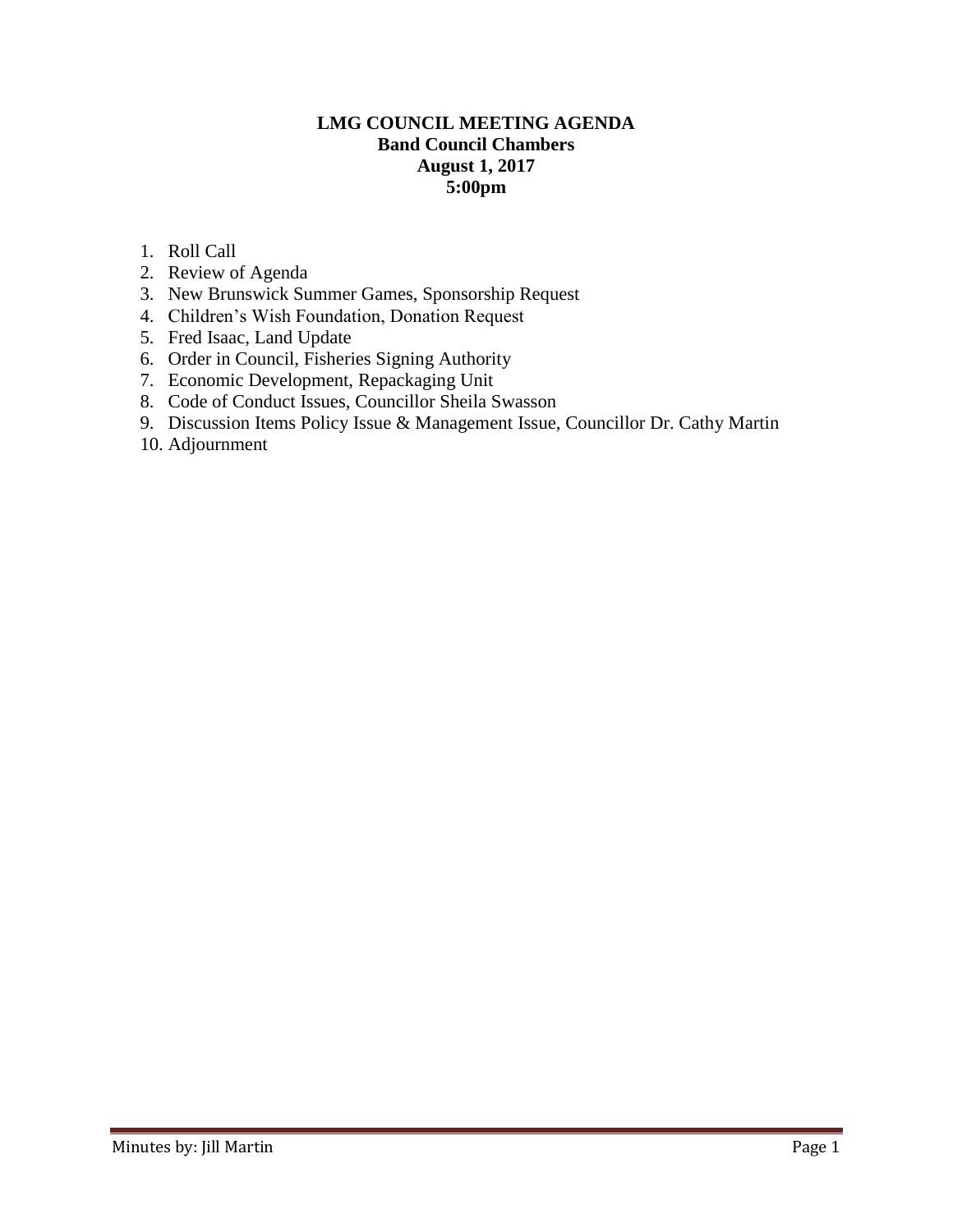### **1. Roll Call**

### **LMG COUNCIL ATTENDEES:**

Chief Darcy Gray Councillor Sheila Swasson Councillor Lloyd Alcon Councillor Chris Wysote Councillor Annette Barnaby Councillor Kevin Methot Councillor Gordon Isaac Councillor Sky Metallic Councillor John Murvin Vicaire Councillor Calvin Barnaby Councillor Lorna Sook (Phone) Councillor Cathy Martin

#### **Absent:**

Councillor Wendell Metallic (Sick Leave)

### **2. Adoption of the Agenda**

The agenda was accepted with the request of Councillor Sheila Swasson to move her update to Code of Conduct Issues.

Moved: Councillor Chris Wysote Second: Councillor Annette Barnaby Passed

#### **3. New Brunswick Summer Games, Sponsorship Request**

A a motion was made to sponsor the NB Summer Games. Which include the following:

Bus transportation: 3000\$ Lodging: 3,432\$ Rooms for chaperones: 1,125\$ Meals: 5,720\$ Registration fee/T-shirts: 1,250\$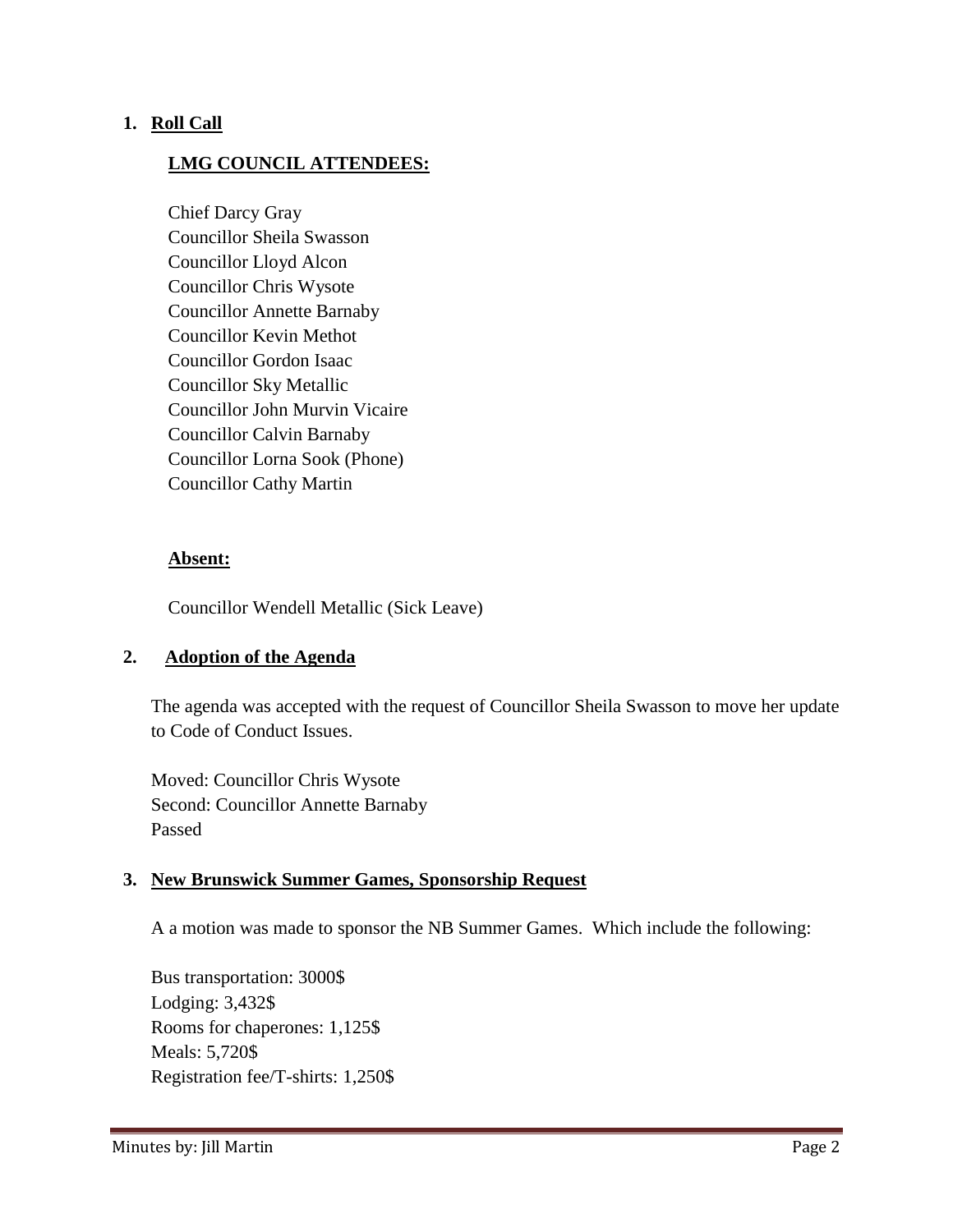Bus Transportation, Lodging from UNB and T-Shirts will invoice the Office of Chief and Council.

A total of \$5,720 will be given to Brennie Barnaby to cover the Meals for all participants. Receipts will be submitted to Finance. This will allow for Listuguj to host our own games and commit to New Brunswick summer games in the future.

Moved: Councillor Sky Metallic Second: Councillor Lorna Sook Abstain: N/A Passed

# **4. Children's Wish Foundation, Donation Request**

A motion was made to give a donation for the amount of \$1,000.00 to the Children's Wish Foundation.

Moved: Councillor John Murvin Vicaire Second: Councillor Calvin Barnaby Abstain: N/A Passed

# **5. LMG Land Acquisition Cooperation**

Two land purchase updates were given to Chief and Council. A motion was given to support and have Fred Isaac proceed with discussions for land purchase number 1.

Moved: Councillor Sheila Swasson Second: Councillor Calvin Barnaby Abstain: N/A Passed

It was discussed to arrange a visit for Chief and Council to view the area for land purchase number two.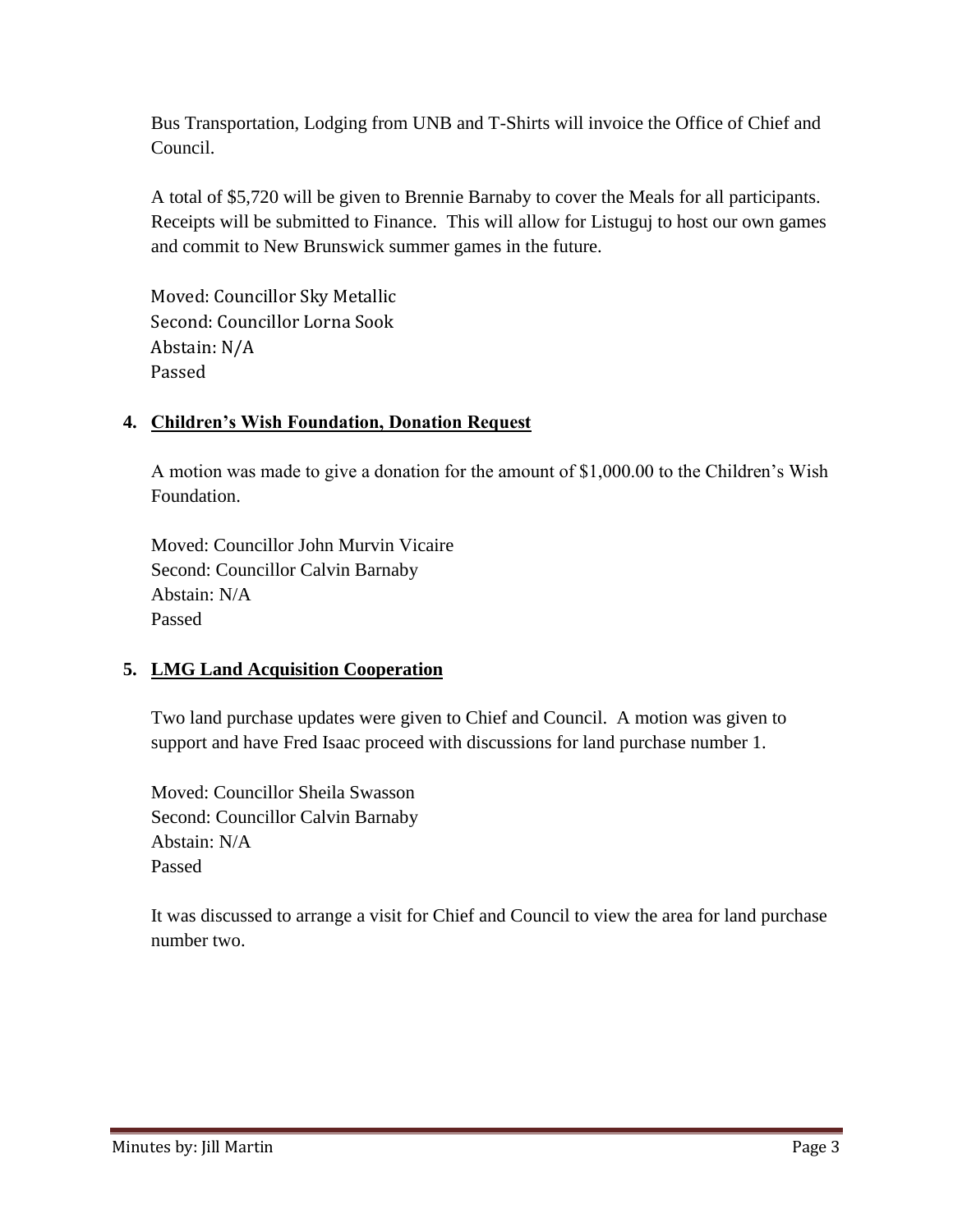### **6. Order in Council, Fisheries Signing Authority**

An Order in Council was presented to council authorizing Chief Darcy Gray and either/or Dr. Fred Metallic, Director of Natural Resources, to act as signing authority for the Listuguj Mi'gmaq Government commercial fisheries on behalf of the Listuguj Mi'gmaq Government.

Moved: Councillor Gordon Isaac Jr. Second: Councillor Annette Barnaby Abstain: N/A Passed

### **7. Economic Development, Repacking Plant Update**

Presentation was given to the Council Members on the project update of the repackaging plant. It was suggested by Council to have the Executive Director, Jeff Basque sit down with accountants and go over all the financial statements for the facility.

### **8. Code of Conduct Issues, Councillor Sheila Swasson**

An apology letter was read to the minute taker/employee during a council meeting to the employee by the councillor/employee in regards to a complaint that was previously made.

It was indicated they felt harmed because a reprimand was told to be given to the individual and another councillor/employee by the HR Manager. Concerns were brought forward that a reprimand be given to the employees; being used as a retaliation tactic. It was also indicated that there was no reprimand ever given to them and that the director was informed of the HR complaint being brought forward.

It was indicated that Chief and Council meetings are not the place to discuss staff member's complaints.

Concerns were also brought forward on the HR policy being used only to benefits of uppermanagement.

### **A motion then was made to terminate the Executive Director, and to re-evaluate the position along with the HR Manual.**

Several questions/concerns were discussed; including the plan of moving forward and extending probation period, along with hearing from the staff members who indicated without official complaint to the HR department that they had concerns/issues with the Executive Director.

Moved: Councillor Cathy Martin Second: Councillor Calvin Barnaby Abstain: Councillor Sky Metallic